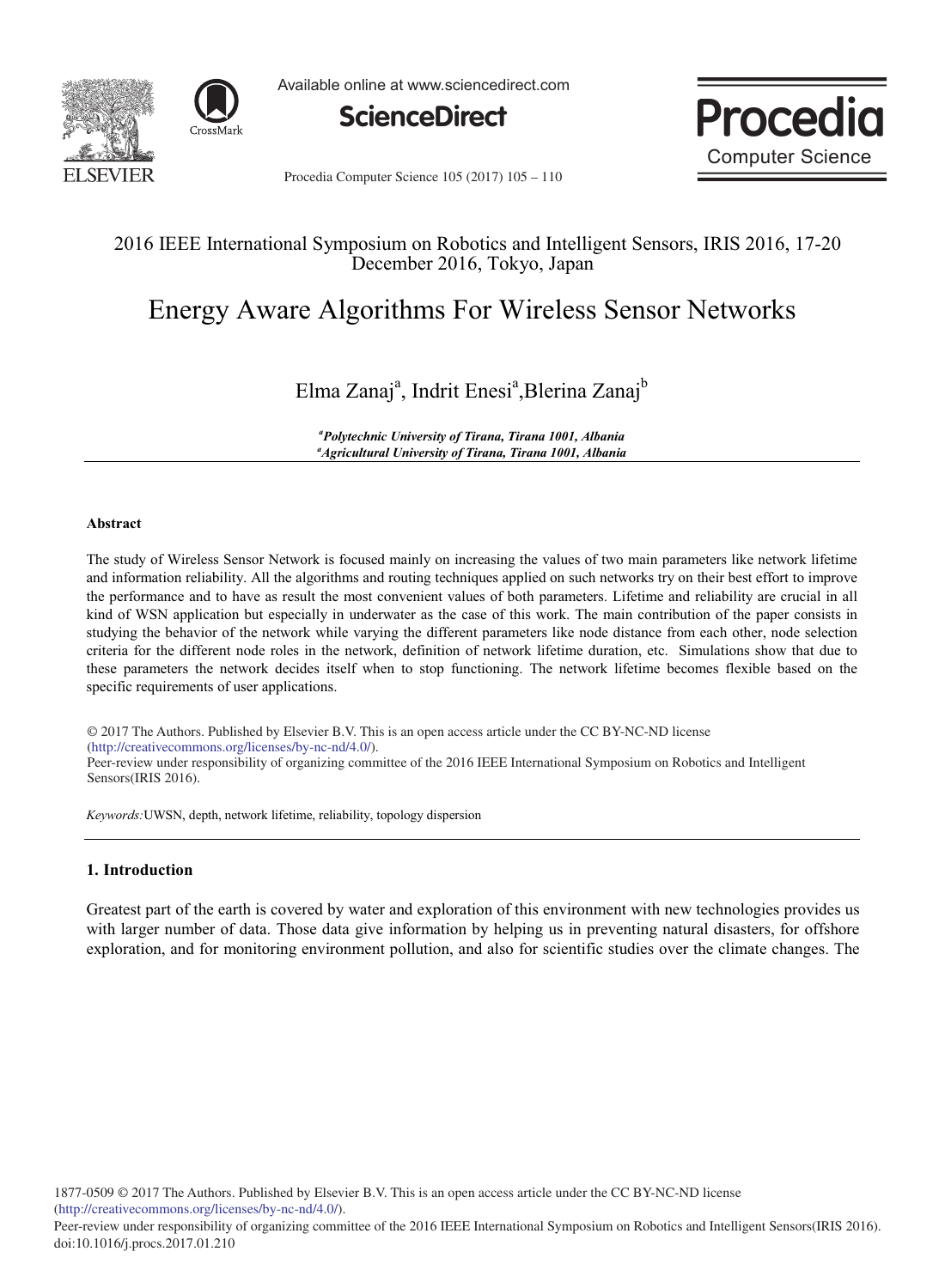Underwater Wireless Sensor Networks (UWSNs) is a network made of smart sensing nodes that have computing and communication capabilities. So, the distributed nodes of a UWSN measure the quality of water or its temperature. Nodes allocated at sea bed have to transmit data to the other nodes that are located at the surface, and this activity will spend all their energy in a brief time by reducing significantly their lifetime, [1]. So, UWSNs as well as other networks require a multi-hop communication that can be assisted by the right routing scheme. Due to the absence of a common standard for the propagation of the acoustic wave in the underwater environment, it is difficult to compare the performance of the different routing schemes. Also, when these networks are designed the environment conditions have to be taken seriously in consideration, because they may alter the signal propagation, [2]. Because of temperature variation, pressure or the noise of the underwater environment it is difficult for signal propagation and receiving of it without any distortion and attenuation added to it. Due to the relatively low absorption rate of the acoustic signals, those frequencies are used for the communication in this kind of environment. In such conditions the choice of a robust routing scheme will play an important role for the communication between the source and the destination. The environment conditions change so its behavior is dynamic and it will impact the signal propagation and the communication between the source and the destination, so the model built might be very similar to reality. It can be expected to have significant delays introduced in communications, to have dynamic topologies of the network and an increase in the number of packets lost due to the dying nodes. As it is impossible to recharge or replace the nodes batteries of the sensor nodes placed at the sea bed. This paper presents an algorithm with the main purpose to study the data routing and the localization of nodes in UWSNs in different scenarios. The energy is the main constraint for these networks and all the parameters for performance measurement refer to it. So, the improving of network lifetime, the residual energy and the quantity of information transmitted with high reliability are critical for UWSNs, and are these parameters performance that are studied in different nodes distribution topologies.

The remainder of the paper is organized as follows. In Section 2, after having recalled some definitions regarding: the depth and node classification bases, network lifetime, and network reliability we will propose the new concepts of network reliability based on different concept of node reliability. Section 3 outlines our simulation results, and in Section 4 are brought the conclusions of this work.

#### 2. Theoretical considerations of UWSN

The UWSNs have other concerns that are different from those of WSN applied on the earth's surface. It is impossible for them to use the solar energy for recharging their batteries, and recent researches are working on the possibility of self generating energy in nodes. So there must be paid attention to using node's energy by applying a very efficient routing scheme. The signal propagation speed of the acoustic signal is  $1.5 * 10^3$  m/s in an underwater acoustic channel and the bandwidth is limited ( $\lt$  100KHz) due to attenuation and absorption. The water depth will influence in the propagation delay of the acoustic wave, and the power consumption of the sensor nodes will depend as well on it. The information for neighbor's allocation will also influence on the speed of the information delivery. So, perhaps the information for location can be delivered with the data packets. The UWSNs are composed of the surface stations, relay nodes and sensor nodes placed near the bottom of the sea bed.



Fig.1. The distribution of the nodes based on the depth where those are placed.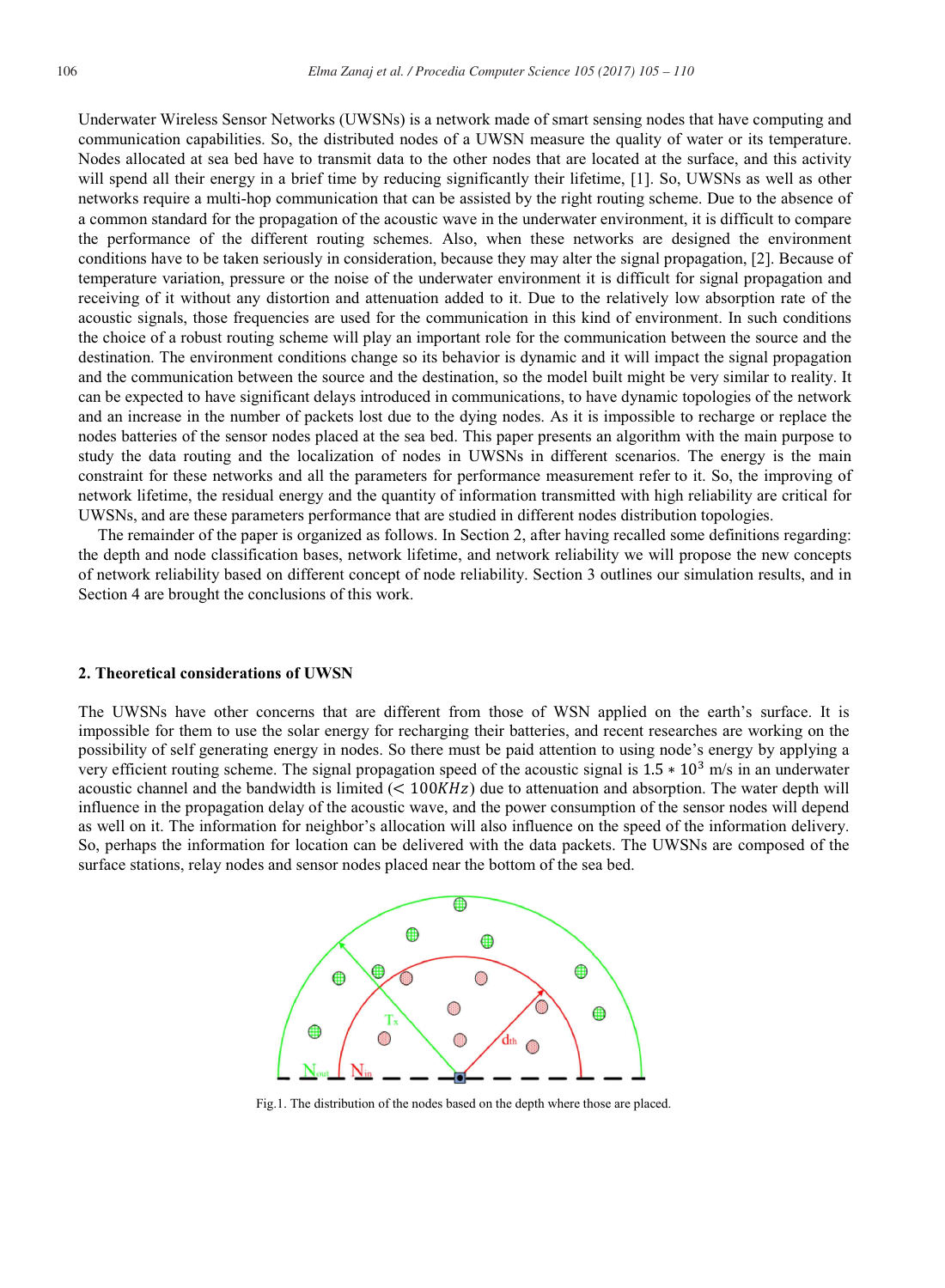The acoustic signal used for these communications will vary depending on the water pollution, noise in the underwater environment or of salinity. In this work sensor nodes are randomly distributed and at the beginning broadcast information is distributed to the nodes. Information tells the node about the one hope neighbors around it and the residual energy. After specifying the maximal depth  $D$  from the event (sensor node that is allocated in a depth zone and has to transmit), the whole zone is divided in three zones, Fig.1. Let's define node depth limit, a single node depth depends on the distance from the event. In our simulations we applied two thresholds as regarding to Fig.1. It is done a classification of the nodes depending from their position where those are distinguishable as: Source, Relay and Destination node [3]. So, nodes whose depth is  $d_{th} > d_{hard}$ , will be part of the set of Destination nodes ( $N_{out}$  noted with green color the ones belonging to this zone), Fig.1. When nodes depth is within the interval of values  $d_{th} < d_{hard}$ , nodes will be part of the set of Nin, and they can be chosen as Relay nodes ( $N_{in}$ ) if they have the highest energy or will be set by random as Source nodes. Relay node will connect source node with destination nodes by following a path. All the three types of nodes (source, relay, and destination) are redefined every time there is required a communication of data packet from a node. The value of  $d_{th}$  is selected according to the average value of all the active surrounding neighbor nodes, the averaging is done for all network nodes and then by rounding its value to the upper floor. At the beginning during the initialization where the number of active neighbors is high also the value of the  $d_{th}$  is large. The choice of  $d_{th}$  is important because it helps on the dividing of node sets and also it is crucial for the routing scheme. The main constrain of UWSNs is energy and the algorithms applied try to minimize its usage. Network lifetime is the duration of a network when the first nodes die, [4]. While in some other cases it is defined [5], as the time when the last nodes dies. Depending on the node role in the network the quantity of energy that each node posses will change during the time. So, if the node is chosen as source node, its initial energy will decrease with the energy value required for transmission. For the relay node the quantity of energy that will be subtracted will be the sum of energy required for the receiving and for transmission. Instead the destination node the energy will be decreased with the energy value required only for receiving. All the other nodes who do not take part in the communication of information, their energy will decrease with the smallest value that of the node standing in the idle state. Differently from our previous work, [6], where we took the network reliability as the average of all nodes reliability, here the concept of node reliability is considered a bit different. With node reliability in [6] as per information reliability obtained by a node it depends on node vicinity to the event. The nearest the node is to the event more accurate will be the data obtained from the sensor node. In this work the reliability of the node depends on the number of active neighbors each node has around itself. The greatest this number is the more reliable will be the information obtained. Because there are more nodes to transmit this event data so the information is more reliable. So network reliability will be the rounded value of the mean of nodes reliability or better said the depth parameter introduced before.

#### 3. Simulation results with Matlab

There are taken in consideration different random topologies where the number of nodes is not changed while the dispersion is changed (7 random distributions). The first simulation, Fig.2, indicates that the normalized energy decreases with the increasing of nodes dispersion as it can be expected. This occurs because as the network is more dispersed the same nodes that need to communicate between them now have to spend more energy. As the distance between them now is larger than in the beginning. This also depends on the number of active nodes,  $d_{th}$ , at that time.



Fig.2. Nodes classification depending on depth parameter value.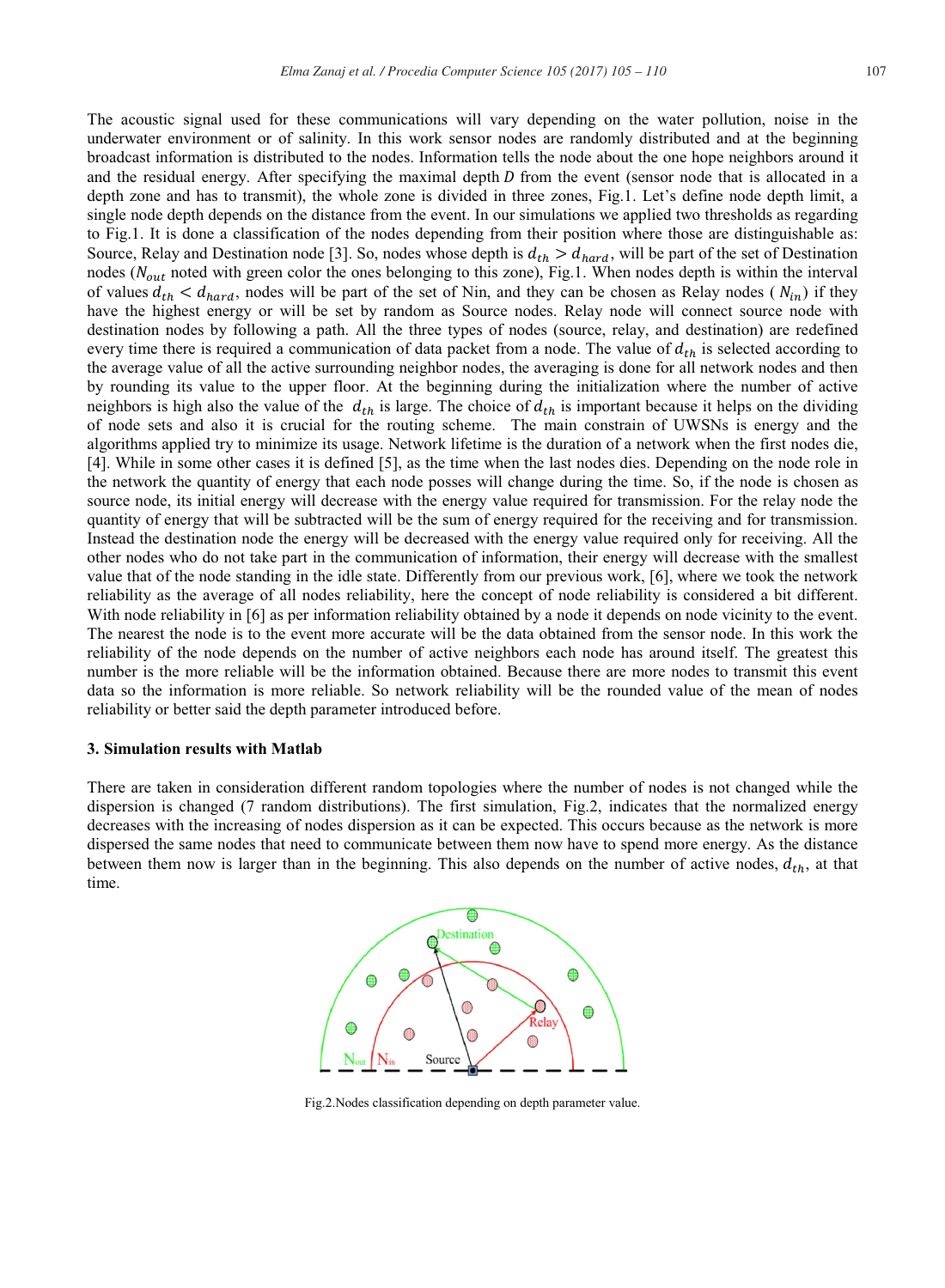

Fig.3. Normalized energy as a function of different topologies

The death of a network is determined by the value of  $d_{th}$ , which indicates that the number of active nodes is low. The choice of  $d_{th}$  depends on the distribution of the nodes, so it will depend from the different distributions generated randomly in the simulations. Fig.4 demonstrates that by increasing the distribution of the nodes, it results in decreasing the number of actives nodes,  $d_{th}$ . The normalized residual energy as well decreases, because it is a parameter that is influenced by the position of nodes. Network lifetime, in some studies is chosen as the time duration of a network that ends when the first nodes die, [4]. While in some other cases it is defined [5], as the time when the last nodes dies. During our simulation we have chosen the second case because the network can transmit even when only one node is alive. The network lifetime value and network reliability help us to find approximately the quantity of information that a network collects [7]. Fig. 5 illustrates the results of the network lifetime and the normalized number of active nodes,  $d_{th}$ , as a function of different nodes dispersion. The value of network reliability that also depends on the number of active nodes is a function of nodes distribution. So, for the first dispersion topology where the distribution of the nodes is very low, the possibility to have a higher number of nodes at the  $N_{in}$ is bigger, where there can stand the Relay and Source node.



Fig.4. Network residual energy and  $d_{th}$  function of different topologies.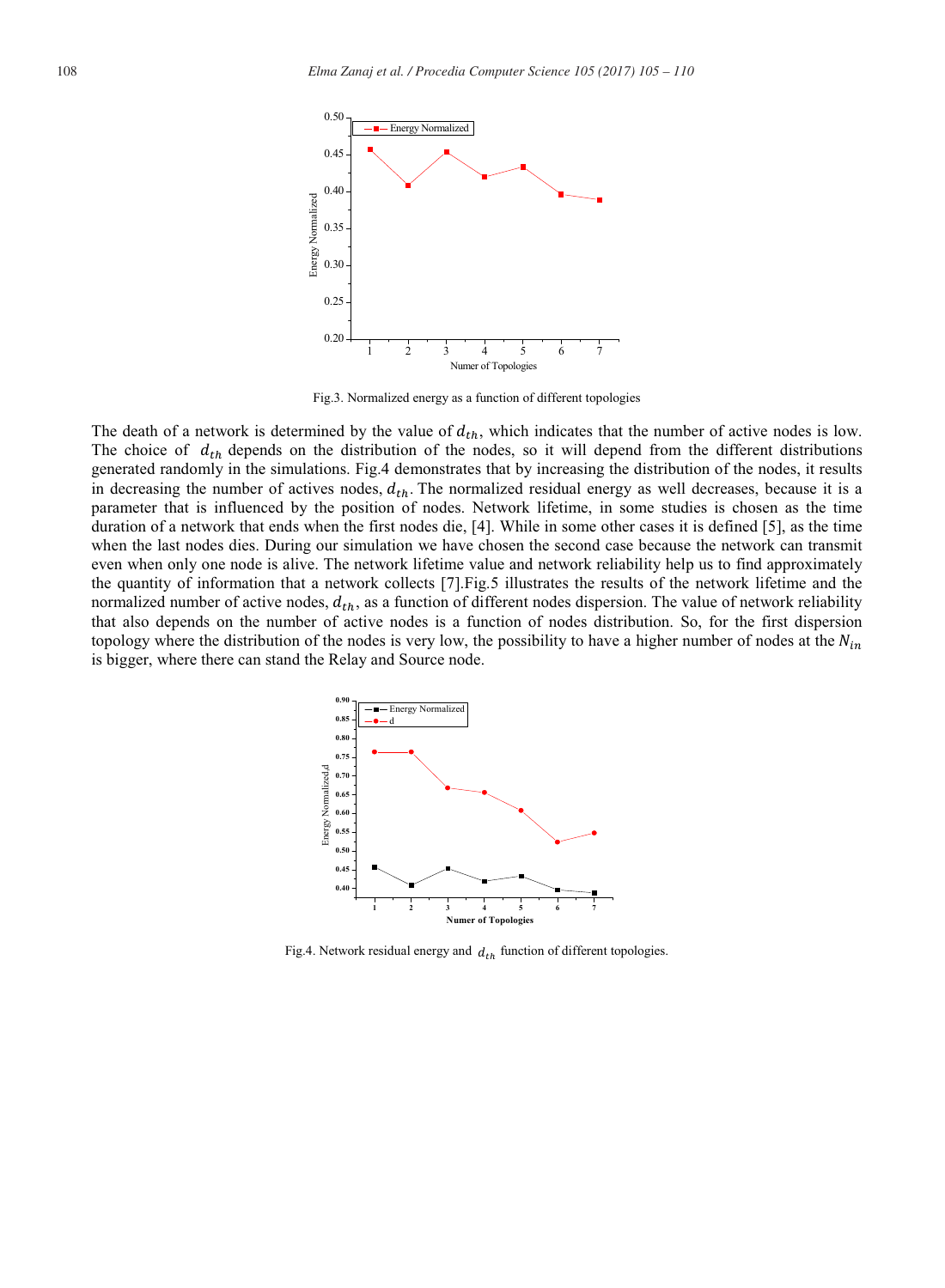

Fig. 5. Network lifetime and nodes active  $d_{th}$  function of different topologies



Fig.6. Network range of transmission as a function of different nodes distribution

The result of the output with a larger distribution is more different because only a small part of the nodes are at a zone. The results of our simulations are taken as the mean of 50 iterations for each of the different topologies. During the simulation it may happen that a source can not find a relay node or a relay node can not find in its neighbourhood a destination node. So, due to this constrain by increasing the range of transmission it will help in finding some other nodes to communicate. But by increasing the range of transmission it will reduce the energy because of the long vertices and the network lifetime will become smaller. Fig.6, shows the results as expected that by increasing the distribution of the nodes the range of transmissions need to be increased. It will be helpful in finding the best transmission distance after having simulated the networks distribution. Then the Euclidian distance is calculated, and it is used to set the best R. This parameter will be the threshold for link definition, the mean value between  $R_{min}$  and  $R_{max}$  is found. Where the  $R_{min}$  is the minimum Euclidian distance between two nodes while  $R_{max}$  is the maximum. But it can also happen that by the value of R, found as described here the  $N_{out}$  set can be empty, so the network will be constrained to have another value for  $R$  that is increased by  $t$ . So as conclusion it can be said that where the nodes distribution increases so does the value of t. This variable represents a number that is required to be increased too as shown in Fig.6.This is important, because the network should not have a large value of t, not greater than  $R_{max}$ .